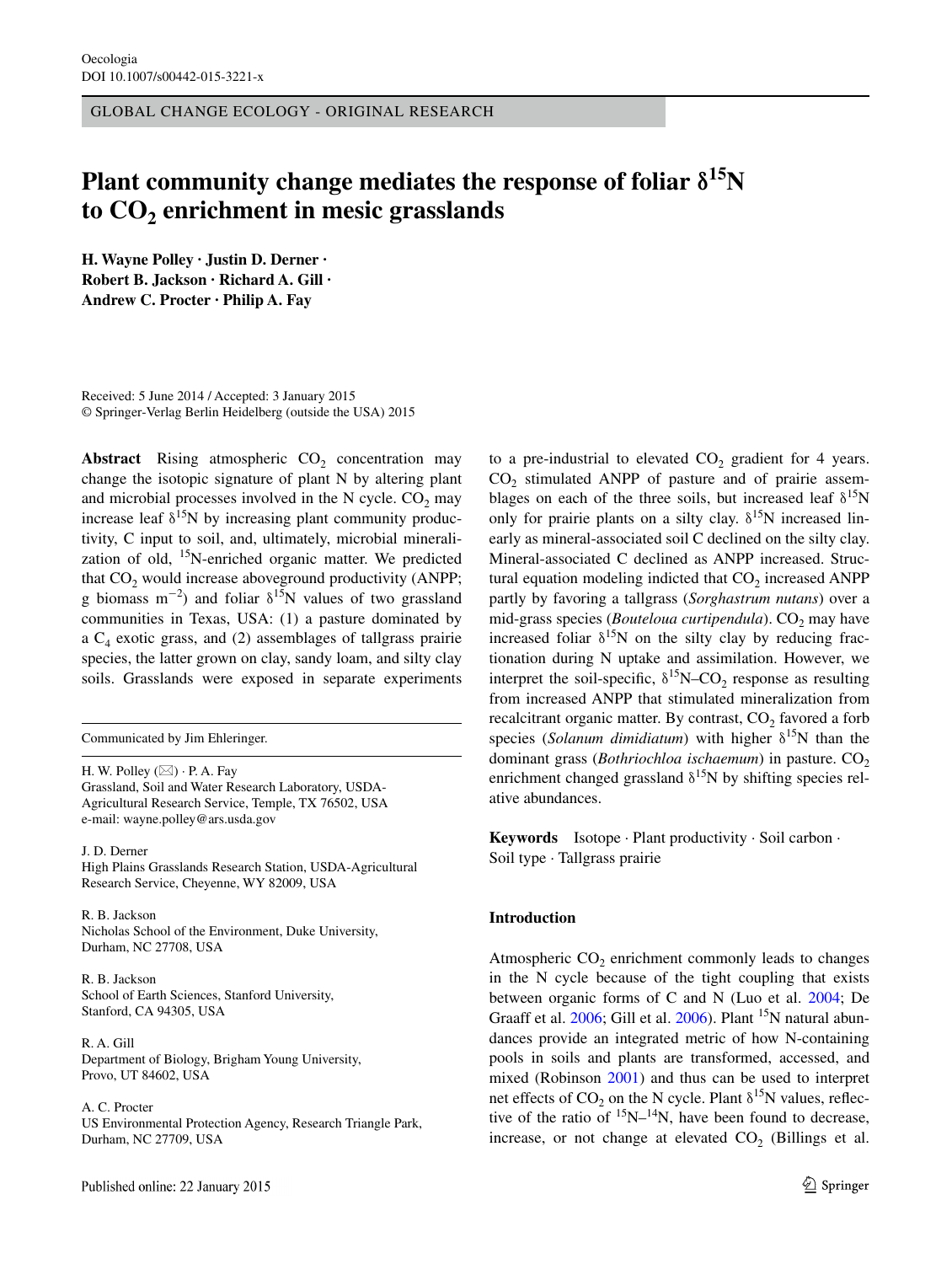

<span id="page-1-0"></span>**Fig. 1** Directional impacts of selected soil and plant processes on the  $\delta^{15}N$  of plants (*Plant*) relative to an initial  $\delta^{15}N$  value of the N pool in soil solution (*Soil Nitrogen*). Fractionating processes associated with denitrification or plant assimilation of  $NH_4^+$  or  $NO_3^-$  exert their largest effect on plant  $\delta^{15}N$  when the ratio of the supply rate or concentration of soil inorganic N is high relative to plant demand for N (ratio > 1). Conversely,  $\delta^{15}N$  values are more influenced by plant exploitation of alternative N sources (e.g., mineralization of recalcitrant SOM; increased acquisition of N from deep soil layers) or mechanisms of N uptake (e.g., via mycorrhizae, *M*+) when N supply approaches plant demand (ratio  $=$   $\sim$  1)

[2002](#page-9-2); Bassirirad et al. [2003;](#page-9-3) Stock and Evans [2006;](#page-10-2) Garten et al. [2011\)](#page-9-4), testament to both the diversity of N cycle processes potentially influenced by  $CO<sub>2</sub>$  and the range of plant and ecosystem responses to  $CO<sub>2</sub>$ .

 $CO_2$ -caused changes in plant  $\delta^{15}N$  signatures result from changes in soil- or plant-mediated processes that affect or are influenced by isotopic fractionation.  $CO<sub>2</sub>$  effects on plant  $\delta^{15}$ N are expected to vary as a function of the supply rate of inorganic N in soil solution relative to the demand for organic N by plants (Fig. [1;](#page-1-0) Evans [2001](#page-9-5); Robinson [2001](#page-10-1); Kalcsits et al. [2014\)](#page-10-3). Fractionation may occur during N transformations in soil and plant uptake, assimilation, and turnover/export of N (Evans [2001](#page-9-5); Robinson [2001](#page-10-1); Soper et al. [2014](#page-10-4)). Fractionation is expected to be greatest when N supply exceeds demand. For example, discrimination during nitrate and ammonium assimilation in roots is thought to occur when plant pools of inorganic N are only partially consumed and inorganic N is lost from roots to the surrounding substrate (Evans [2001;](#page-9-5) Kalcsits et al.  $2014$ ). Assimilated plant N will be depleted in <sup>15</sup>N relative to source N when N supply exceeds plant demand and fractionation is expressed, but organic and inorganic plant N will not differ in  $\delta^{15}N$  signature if the entire inorganic pool in plants is assimilated (Kalcsits et al. [2014](#page-10-3)). An excess in N supply relative to plant demand could also lead to an increase in the  $\delta^{15}N$  signature of inorganic N in soil solution, likely without changing the  $\delta^{15}N$  signature of the larger N pool in bulk soil. Solution N is enriched in  ${}^{15}N$  by

losses of 15N-depleted N molecules to leaching or denitrification (Robinson and Conroy [1999](#page-10-5); Garten et al. [2011](#page-9-4)).

CO<sub>2</sub> is usually assumed to influence plant  $\delta^{15}N$  by increasing plant demand for N relative to supply, resulting in a change in the isotopic signature of plant-available soil N. CO<sub>2</sub> could change the  $\delta^{15}N$  of the plant-available N pool by causing the addition or loss of isotopically distinct N or permitting plants to access a previously underexploited pool of isotopically distinct N (Robinson [2001](#page-10-1)). The progressive N limitation (PNL) hypothesis holds that  $CO<sub>2</sub>$  enrichment will intensify N limitation of plant production by increasing C input to soil and N sequestration in soil organic matter (SOM) or long-lived plant tissues (Luo et al. [2004\)](#page-10-0). This tightening of the N cycle is anticipated to reduce N losses. A decline in denitrification would reduce the  $\delta^{15}N$  of soil  $NO_3^-$  (Robinson and Conroy [1999\)](#page-10-5), for example, whereas increasing denitrification is thought to contribute to the positive correlation that is often observed between  $\delta^{15}N$  values and foliar N concentration or soil N availability or mineralization rate (Kahmen et al. [2008](#page-10-6); Craine et al.  $2009$ ). Conversely,  $CO<sub>2</sub>$  enrichment could increase plant  $\delta^{15}N$  in systems in which N losses are minimal by increasing soil microbial activity (Billings et al. [2002](#page-9-2)) and microbial immobilization of N or mineralization of old, recalcitrant organic matter (Johnson DW et al. [2000](#page-10-7); Gill et al. [2002](#page-9-7); Dijkstra et al. [2010\)](#page-9-8), the latter of which is enriched in  $15N$  (Tiessen et al. [1984\)](#page-10-8). The PNL theory also holds that effects of a  $CO<sub>2</sub>$ -caused decline in N availability to plants can initially be overcome by a transfer of N from low C:N ratio fractions, such as recalcitrant SOM, to plants with higher C:N ratios. Additionally,  $CO<sub>2</sub>$  enrichment could alter plant reliance on mycorrhizal fungi for N uptake (Bassirirad et al. [2003](#page-9-3)). Nitrogen derived from mycorrhizal associates is depleted in  ${}^{15}N$  compared to source N (Evans [2001;](#page-9-5) Hobbie and Hobbie [2008\)](#page-10-9). Finally, plants may exhibit no change in  $\delta^{15}N$  values, particularly when N is strongly limiting. Fractionation is reduced when plant demand approaches N supply rates (Robinson [2001](#page-10-1); Billings et al. [2002](#page-9-2)).

Soil properties mediate several of the processes that determine how N containing pools are transformed, accessed, and mixed, and thus may affect how plant  $\delta^{15}$ N values respond to CO<sub>2</sub>. Soil differences in texture and related hydrological properties potentially influence organic pools of N (Fay et al. [2009\)](#page-9-9) and N mineralization and denitrification rates (Bechtold and Naiman [2006](#page-9-10); Gu and Riley [2010\)](#page-10-10), all of which may affect the plant  $\delta^{15}N$ response to  $CO<sub>2</sub>$ .

Several of the processes that affect  $\delta^{15}N$  values of plants or plant communities may be influenced indirectly by  $CO_2$ caused change in the composition or relative abundances of species in plant communities (community change). We consider effects of  $CO_2$ -caused community change on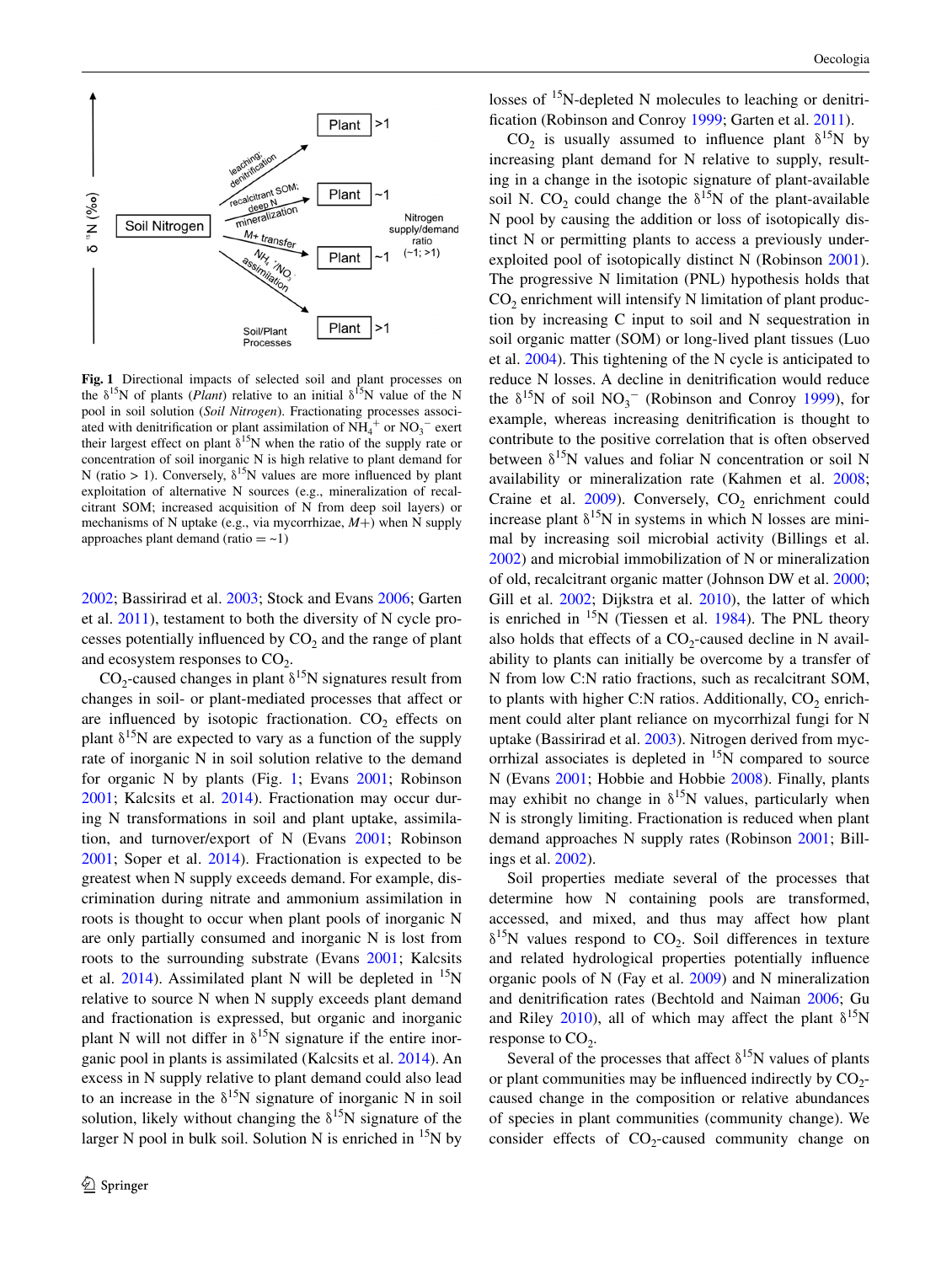abundance-weighted (community) values of leaf  $\delta^{15}N$  to be species-specific when the species involved differ in  $\delta^{15}N$ values. CO<sub>2</sub> could alter community  $\delta^{15}N$  by differentially favoring plant species that differ in the form or source of N accessed or within-plant fractionation. Legumes often have leaf  $\delta^{15}$ N signatures near zero because of their reliance on symbiotic  $N_2$  fixation (Robinson [2001;](#page-10-1) Hungate et al. [2004](#page-10-11)). Other species may differ in  $\delta^{15}N$  signatures because of differing preferences for  $NH_4^+$  compared to  $NO_3^-$  (Robinson [2001](#page-10-1); Kahmen et al. [2008;](#page-10-6) Wang and Macko [2011\)](#page-10-12) or rooting depth (Handley and Scrimgeour [1997](#page-10-13)), for example. Alternatively, increased  $CO_2$  could shift the  $\delta^{15}N$ signatures of species by a similar magnitude and direction by favoring species that disproportionately influence soil C inputs, microbial activity, and, ultimately, the  $\delta^{15}N$  signature of N in soil solution. CO<sub>2</sub> effects on community  $\delta^{15}N$ values are non-species-specific when the magnitude and direction of change in  $\delta^{15}N$  are similar among species in the community.

We use data from two experiments on grasslands to determine how leaf  $\delta^{15}N$  values of dominant perennial species responded to a pre-industrial to elevated gradient in  $CO<sub>2</sub>$  concentration and to assess possible explanations for  $\delta^{15}$ N change. The first grassland is a formerly-grazed pasture dominated by an exotic  $C_4$  grass. The second grassland consists of assemblages of native tallgrass prairie species grown on each of three soil types. Both grasslands were exposed to the  $CO<sub>2</sub>$  gradient for 4 years during separate experiments.  $CO<sub>2</sub>$  enrichment increased ANPP  $(g \text{biomass } m^{-2})$  and changed community composition in both pasture (Polley et al. [2003](#page-10-14)) and prairie assemblages (Fay et al. [2012](#page-9-11); Polley et al. [2012a](#page-10-15)). The increase in ANPP and shift in communities was accompanied by increased demand for N in aboveground plant tissues (Gill et al. [2006;](#page-9-1) Polley et al. [2011\)](#page-10-16). Likely as a consequence of heightened plant demand for N, we observed changes in N mineralization rates, the C:N ratio of SOM, soil fungal communities, and activities of microbially-derived extracellular enzymes involved in C and N cycling in soil, and found evidence for a net transfer of N from recalcitrant SOM with low C:N ratios to plants with larger C:N ratios (Gill et al. [2002](#page-9-7), [2006;](#page-9-1) Kelley et al. [2011](#page-10-17); Procter et al.  $2014$ ). CO<sub>2</sub> enrichment has repeatedly been shown to alter soil microbial dynamics and N cycling and, in some ecosystems, to increase N transfer from soils to plants (King et al. [2004](#page-10-19); Dijkstra et al. [2010](#page-9-8)) apparently by stimulating ANPP and C input to soil. Yet, there remains little direct or even correlative evidence that plant N dynamics are influenced by  $CO<sub>2</sub>$ -caused changes in soil microbial processes. We predicted that  $CO<sub>2</sub>$  enrichment would increase foliar  $\delta^{15}$ N values in pasture and prairie assemblages, consistent with evidence that  $CO<sub>2</sub>$  stimulated both ANPP (Polley et al. [2003](#page-10-14), [2012b](#page-10-20); Fay et al. [2012\)](#page-9-11) and mineralization of

recalcitrant SOM (Gill et al. [2002](#page-9-7)). Mineralization of recalcitrant SOM would be expected to increase  $\delta^{15}$ N values of plant available N (Johnson DW et al. [2000;](#page-10-7) Billings et al. [2002](#page-9-2)). Greater productivity may increase C input to soil and thereby stimulate microbes to decompose relatively old SOM (Gill et al. [2002](#page-9-7); Dijkstra et al. [2010\)](#page-9-8). Consequently, we anticipated that foliar  $\delta^{15}N$  values would increase with increased ANPP. The magnitude of the ANPP increase potentially is influenced by soil properties (Fay et al. [2012\)](#page-9-11) and community dynamics (Polley et al. [2014\)](#page-10-21). We predicted that CO<sub>2</sub> enrichment would shift the  $\delta^{15}N$  signatures of species by a similar magnitude and direction by favoring species that augment the ANPP– $CO<sub>2</sub>$  response and, ultimately, soil C input and microbial activity. An alternative prediction is that  $CO_2$  will shift community  $\delta^{15}N$  by altering relative abundances of species that differ in  $\delta^{15}N$  values.

#### **Materials and methods**

#### Experimental design

We report results from two experiments in which elongated field chambers were used to expose vegetation to a continuous gradient in  $CO<sub>2</sub>$  spanning pre-industrial to elevated concentrations. In 1997–2000, we studied  $CO<sub>2</sub>$  effects on previously grazed  $C_3/C_4$  grassland (hereafter, pasture) using the Prairie  $CO<sub>2</sub>$  Gradient (PCG) facility (Johnson HB et al. [2000\)](#page-10-22). In 2006–2009, we evaluated  $CO<sub>2</sub>$  effects on assemblages of tallgrass prairie species grown in soils of three types using the Lysimeter  $CO<sub>2</sub>$  gradient (LYCOG) facility (Polley et al. [2008](#page-10-23); Fay et al. [2009\)](#page-9-9). Both facilities were located in central Texas USA (31°05′N, 97°20′W) and consisted of two transparent and tunnel-shaped chambers, aligned parallel along a north–south axis. Each chamber was divided into ten consecutive compartments each 5 m long and 1.0 m (PCG) or 1.2 m (LYCOG) wide and tall. Chambered vegetation was enclosed in a transparent polyethylene film. Photosynthesis by enclosed vegetation progressively depleted the  $CO<sub>2</sub>$  concentration in air as it was moved by blowers toward the air outlet of each chamber to create daytime  $CO<sub>2</sub>$  gradients of 560 (PGG) or 500 μL  $L^{-1}$  (LYCOG) to 370 μL  $L^{-1}$  (elevated chamber) and 370  $\mu$ L L<sup>-1</sup> to 200 (PCG) or 250  $\mu$ L L<sup>-1</sup> (LYCOG) (subambient chamber). Night-time  $CO<sub>2</sub>$  concentrations were regulated at 130–150  $\mu$ L L<sup>-1</sup> above daytime values along each chamber. Air temperature and vapor pressure deficit were regulated near ambient values by cooling and dehumidifying air at 5-m intervals along chambers.  $CO<sub>2</sub>$ treatments were maintained each growing season from March/April through mid-November.

The earlier PCG facility was constructed on grassland dominated by the C<sub>4</sub> perennial grass *Bothriochloa*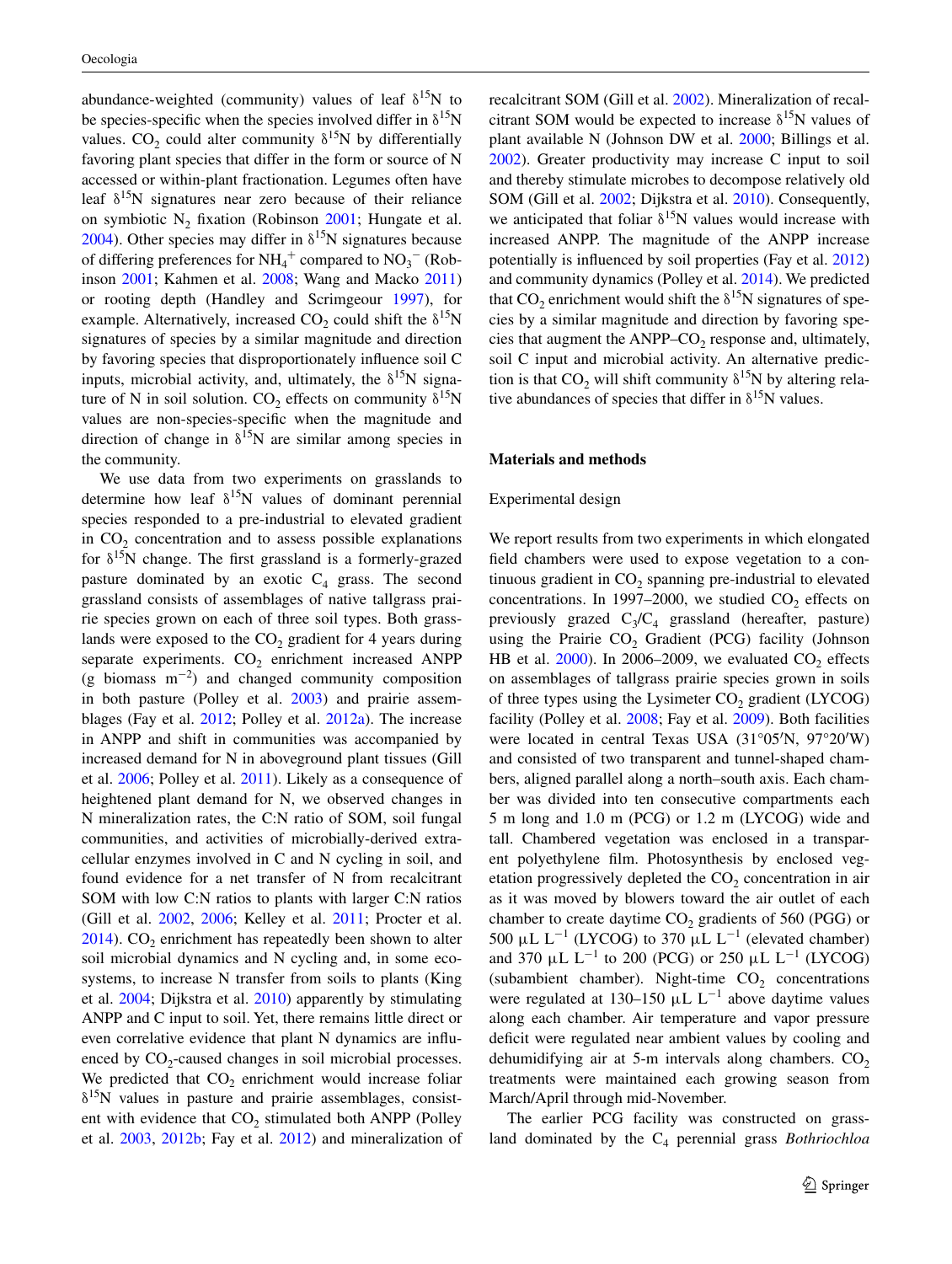*ischaemum* (L.) Keng and the C<sub>3</sub> perennial forbs *Solanum dimidiatum* Raf., *Ratibida columnaris* (Sims) D. Don, and *Solidago canadensis* L. (hereafter referenced by genus; Polley et al. [2003](#page-10-14)). The site had been grazed for at least 50 years prior to construction. The soil was a silty clay. Soil beneath chambers was separated from surrounding soil to a depth of 0.9 m with a rubber-coated fabric. The LYCOG facility was constructed atop 5-m-long  $\times$  1.2-m -wide  $\times$  1.6-m-deep steel containers that were buried to 1.2 m depth. Two intact soil monoliths (each  $1 \times 1 \times 1.5$  m deep) of each of two soil types were placed into each of the 20 5-m-long containers. Three soil types of contrasting physical and hydrological properties were represented: (1) silty clay on which the PCG facility was constructed, (2) clay, and (3) sandy loam (Fay et al. [2009\)](#page-9-9). Two monoliths of each of two soil types were randomly placed in each 5-m-long compartment. Four perennial  $C_4$  grass species and three perennial  $C_3$  forb species, all characteristic of tallgrass prairie in central Texas, were transplanted into 60 of the total of 80 monoliths in June 2003, 3 years prior to  $CO<sub>2</sub>$  treatment (Polley et al.  $2008$ ; Fay et al.  $2009$ ). Eventual dominants included the C<sub>4</sub> grasses *Bouteloua curtipendula* (Michx.) Torr., and *Sorghastrum nutans* (L.) Nash and the forb species *Solidago canadensis* (hereafter referenced by genus).

Irrigation equivalent to rainfall was applied to grassland in the PCG facility on the day following precipitation (Polley et al. [2002\)](#page-10-24). Each monolith in the later LYCOG facility was irrigated twice weekly during each growing season. Irrigation was applied to simulate the seasonal distribution and average of growing season precipitation in central Texas (560 mm; Polley et al. [2011](#page-10-16)).

## Vegetation and soil sampling and data analysis

Soils and upper canopy leaves (or leaf blades) were sampled from along the PCG and LYCOG experiments for N isotope measurements. Soil cores (4.2 cm diameter, 53 cm depth) were collected in December 2000 at 1-m distance from both the air entrance and exit of each 5-m compartment of the PCG. Soils from the two cores per compartment were composited over 0–8, 8–23, 23–37, and 37–53 cm depth increments. We collected fully expanded leaves of *Solanum* in June 2000 and of *Bothriochloa* in June 1997 and 2000, the first and fourth years of the PCG experiment, and leaves of the forb *Solidago* and two grasses, *Bouteloua* and *Sorghastrum*, in June 2005 and 2009, the year prior to CO<sub>2</sub> treatment and fourth year of the LYCOG experiment. Grasslands in central Texas usually approach maximal physiological activity during June (Mielnick et al. [2001](#page-10-25)). Leaves were collected from multiple individuals of each of the target species, when possible, and composited by species for each 1-m<sup>2</sup> area sampled along the  $CO_2$  gradient (PCG) or for each monolith (LYCOG). ANPP of each species was determined by clipping vegetation to 5-cm height at the end of each growing season.

The N isotope composition of soil samples and whole leaves was determined by mass spectrometry and expressed as  $\delta^{15}N$ , % (parts per thousand) <sup>15</sup>N relative to air (PCG–Isotope Services, Los Alamos, NM, USA; LYCOG–University of California Davis Stable Isotope Facility, Davis, CA, USA). The N content of samples was measured during isotope analyses and expressed as [N], mg N  $g^{-1}$  biomass. We measured the N isotope signature of top-soil samples (8–23 cm depth increment) for each 5-m compartment and of soil from three additional depth increments (0–8, 23–37, and 37–53 cm) for each of three compartments (at 550, 430, 360  $\mu$ L L<sup>-1</sup> CO<sub>2</sub>; PCG). We included an additional five leaf samples in each analysis of plant materials as internal standards. Data from these samples were used to standardize results from multiple measurement sessions for each experiment (PCG, LYCOG). Results for standards from any two measurement sessions were highly correlated ( $r^2$  > 0.97). Pre-treatment to post-treatment changes in  $\delta^{15}N$  values during each experiment were calculated by subtracting  $\delta^{15}N$  measured on leaves collected in 1997 or 2005 from  $\delta^{15}N$  of leaves from 2000 or 2009 (PCG and LYCOG experiments, respectively).

LYCOG soils were sampled to 15-cm depth following the fourth season of  $CO<sub>2</sub>$  treatment (2009) to determine SOM fractions. Samples from the two monoliths of a given soil type in each 5-m chamber compartment were combined for physical fractionation following Gill [\(2007](#page-9-12)). SOM was fractionated into three components: coarse particulate organic matter (POM) C  $(>250 \mu m)$ , fine POM C (53–250  $\mu$ m), and mineral-associated C (<53  $\mu$ m). Coarse POM represents recently-added organic C, whereas mineral-associated C is the most recalcitrant size fraction (Cambardella and Elliott [1992\)](#page-9-13).

Bivariate regression analysis was used to determine relationships between variables measured during the PCG experiment and  $CO<sub>2</sub>$  concentration. Differences in mean values for the two species from the PCG experiment were analyzed with paired *t* tests. Spearman rank-order correlation analysis was used to compare trends in leaf N concentration, [N], between species pairs from the LYCOG experiment.

Data from the LYCOG experiment were analyzed using a mixed-model analysis of covariance (ANCOVA). Analyses were conducted with SAS (Littell et al. [2002\)](#page-10-26). Soil type and species identity were considered fixed effects. The assignment of soil types to 5-m lengths of chambers was considered a random effect.  $CO<sub>2</sub>$  treatment and [N] of leaves were treated as covariates in the analysis.

Structural equation modeling (SEM) with observed variables (path modeling) was used to partition the net effect of  $CO<sub>2</sub>$  on change in  $\delta^{15}N$ , when significant, into a direct effect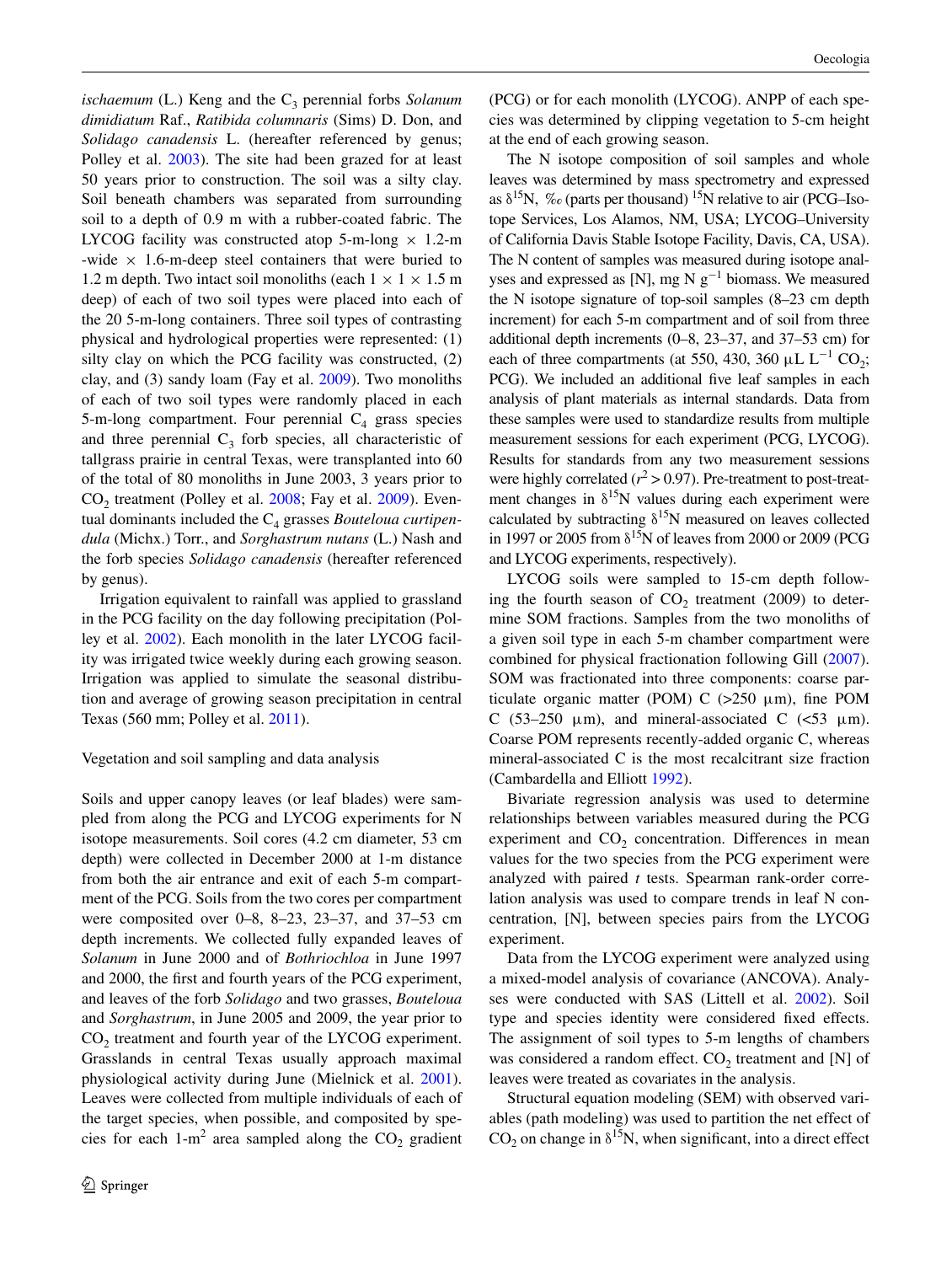and indirect effects mediated through changes in community ANPP and the fractional contribution of dominant species to community ANPP (Shipley [2000;](#page-10-27) Grace [2006](#page-10-28)). Bivariate relationships between modeled variables were linear. The SEM model was fit using IBM SPSS AMOS 21 software. The hypothesized relationship among variables in a SEM is considered to be consistent with data when the probability level of the statistical test (chi-squared statistic) is greater than the significance level ( $P = 0.05$ ; Shipley [2000](#page-10-27)). Data were standardized by subtracting the mean and dividing by the standard deviation prior to analysis.

## **Results**

#### PCG (pasture) experiment

## *ANPP*

The ANPP– $CO<sub>2</sub>$  response of pasture declined from the first to fourth years of treatment (1997–2000), but averaged 120 g m<sup>-2</sup> per 100 μL L<sup>-1</sup> increase in CO<sub>2</sub> over the first 3 years of the experiment (Polley et al. [2003\)](#page-10-14). The 1997– 2000 change in ANPP of the grass *Bothriochloa* was a neg-ative linear function of CO<sub>2</sub> (Fig. [2a](#page-4-0)). ANPP of *Bothriochloa* increased from the first to fourth years of treatment at CO<sub>2</sub> levels <320  $\mu$ L L<sup>-1</sup>, but declined at higher CO<sub>2</sub>. The 1997–2000 change in ANPP of the forb *Solanum* was not correlated with  $CO<sub>2</sub>$  ( $P = 0.27$ ), but was greater on average over elevated than subambient concentrations (increase of 49 and 30 g biomass m−<sup>2</sup> , respectively). The ratio of *Solanum* ANPP to *Bothriochloa* ANPP increased from a mean of 0.05 in 1997 to 0.18 and 0.30 at subambient and elevated  $CO<sub>2</sub>$ , respectively, in 2000. Together, the two species contributed 60 and 30 % of community ANPP in the first and fourth years across  $CO<sub>2</sub>$  treatments.

*δ15N*

The  $\delta^{15}N$  of *Bothriochloa* leaves from both early in the initial treatment year of 1997 and final year of 2000 declined linearly at higher CO<sub>2</sub> (Fig. [3](#page-5-0)a). The slopes of  $\delta^{15}N$ –CO<sub>2</sub> regressions did not differ significantly between years for *Bothriochloa* ( $P > 0.50$ ), but  $\delta^{15}N$  values were 1.27 ‰ lower (less positive) in 2000 than 1997. Thus,  $CO<sub>2</sub>$  did not affect the decline in leaf  $\delta^{15}N$  between 1997 and 2000.  $CO<sub>2</sub>$  also had no consistent effect on  $\delta^{15}N$  values of leaves of the forb *Solanum* in 2000. Leaf [N] and  $\delta^{15}$ N were not correlated for either *Bothriochloa* (*P* = 0.21) or *Solanum*  $(P = 0.09)$ , but both [N] and  $\delta^{15}$ N were greater for the forb than the grass in the fourth treatment year (2000). Leaf [N] declined linearly at higher CO<sub>2</sub> for *Solanum* in 2000 and was greater on average by a factor of three for the forb



<span id="page-4-0"></span>**Fig. 2** Relationships between the change in ANPP (*∆ ANPP*) of the  $C_3$  forb *Solanum* (*square*) and  $C_4$  grass *Bothriochloa* (*circle*) over  $4$  years of the PCG experiment on pasture and  $CO<sub>2</sub>$  concentration (**a**) and between the N concentration, [N], of leaves of the forb and grass from year four of treatment and  $CO_2$  (**b**). **a**  $\triangle$  ANPP for *Bothriochloa* and **b** the  $[N]$ – $CO<sub>2</sub>$  relationship for *Solanum* were fit with linear regressions ( $\triangle$  ANPP = 502.61 − 1.56 × CO<sub>2</sub>, adj.  $r^2 = 0.44$ ,  $P = 0.0008$ ,  $n = 20$ ; [N] = 49.796 – 0.035 × CO<sub>2</sub>, adj.  $r^2 = 0.44$ ,  $P = 0.0004$ ,  $n = 22$ ). **a**  $\triangle$  ANPP of *Solanum* and **b** leaf [N] of the *Bothriochloa* were not significantly related to  $CO_2$  ( $P = 0.27$  and 0.21, respectively)

(35.8 mg N g<sup>-1</sup> biomass) than grass (11.8 mg N g<sup>-1</sup> bio-mass; Fig. [2](#page-4-0)b). Leaf  $\delta^{15}N$  values averaged 5.58 and 1.66 ‰ across CO<sub>2</sub> treatments for *Solanum* and *Bothriochloa*, respectively (Fig. [3a](#page-5-0)).  $\delta^{15}N$  values of bulk soil increased with depth at all three positions sampled along the  $CO<sub>2</sub>$ gradient in 2000 (Fig. [3b](#page-5-0)).

LYCOG (tallgrass prairie) experiment

#### *ANPP*

 $CO<sub>2</sub>$  increased the 4-year average of ANPP of prairie communities by 100–110 g m<sup>-2</sup> per 100  $\mu$ L L<sup>-1</sup> rise (Polley et al.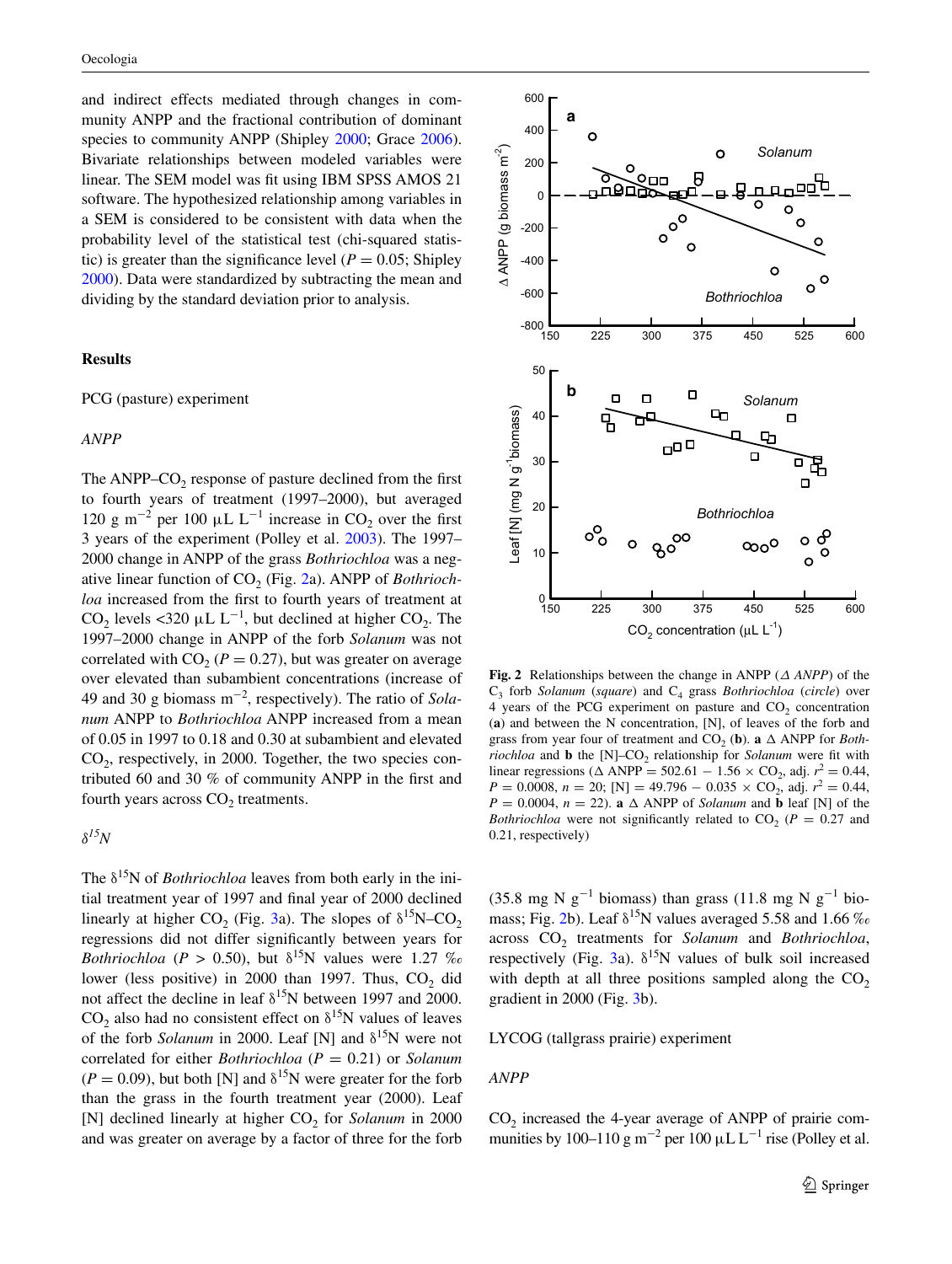

<span id="page-5-0"></span>**Fig. 3** Relationships between  $\delta^{15}N$  values of bulk soil (as opposed to soil solution) or leaves from pasture and either  $CO<sub>2</sub>$  concentration (**a**) or soil depth (**b**) in the PCG experiment. **a** Soil (*closed square*) and leaves of the forb *Solanum* (*open square*) were collected in 2000. Leaf blades of the grass *Bothriochloa* were harvested during the first (*closed circle*, 1997) and fourth years of treatment (*open circle*, 2000).  $\delta^{15}N$ –CO<sub>2</sub> relationships for bulk soil (8–23 cm depth increment; adj.  $r^2 = 0.25$ ,  $P = 0.02$ ,  $n = 20$ ) and *Solanum* leaves (adj.  $r^2 = 0.40$ ,  $P = 0.003$ ,  $n = 22$ ) were fit with linear and quadratic regression equations, respectively. Those for *Bothriochloa* from 1997 and 2000 were fit with *parallel lines* (slopes did not differ significantly,  $P > 0.50$ ). **b** Relationships between  $\delta^{15}N$  and soil depth (three locations along the  $CO<sub>2</sub>$  gradient) were fit with exponential equations (550 µL L<sup>-1</sup> CO<sub>2</sub>, adj.  $r^2 = 0.99$ ,  $P = 0.002$ ,  $n = 4$ ; 430 and 360  $\mu$ L L<sup>-1</sup> CO<sub>2</sub> combined; adj.  $r^2 = 0.88$ ,  $P = 0.0004$ ,  $n = 8$ )

 $2012b$ ). The ANPP–CO<sub>2</sub> response was linear on the silty clay and sandy loam soils, but was strongly non-linear on the clay soil with little change in ANPP at >390  $\mu$ L L<sup>-1</sup> CO<sub>2</sub>.

*δ15N*

The  $\delta^{15}N$  values of leaves collected during the fourth year of the LYCOG experiment (2009) differed among species

<span id="page-5-1"></span>**Table 1** Results from a mixed-model analysis of covariance of species and soil effects on leaf  $\delta^{15}N$  values and of slopes of regression relationships between  $\delta^{15}N$  and both CO<sub>2</sub> and leaf [N] (LYCOG experiment)

| Variable/unit                                                                                        | Mean/slope    | $P$ value |
|------------------------------------------------------------------------------------------------------|---------------|-----------|
| Species/ $\delta^{15}N$ (%o)                                                                         |               | < 0.0001  |
| Sorghastrum nutans                                                                                   | $1.3(0.2)$ a  |           |
| Bouteloua curtipendula                                                                               | 0.0(0.3) b    |           |
| Solidago canadensis                                                                                  | $-0.5(0.3)$ b |           |
| Soil type                                                                                            |               | < 0.0001  |
| Clay                                                                                                 | $2.9(0.3)$ a  |           |
| Sandy loam                                                                                           | $-0.9(0.3)$ b |           |
| Silty clay                                                                                           | $-1.3(0.3)$ b |           |
| Species X soil type                                                                                  |               | 0.74      |
| $CO_2$ (soil type)/% change $\delta^{15}N$ per<br>100 µL L <sup>-1</sup> increase in CO <sub>2</sub> |               | 0.001     |
| Clay                                                                                                 |               | 0.35      |
| Sandy loam                                                                                           |               | 0.85      |
| Silty clay                                                                                           | 1.9           | < 0.0001  |
| [N] (soil type)/% change $\delta^{15}$ N per<br>10 mg N $g^{-1}$ biomass increase in<br>[N]          |               | < 0.0001  |
| Clay                                                                                                 | 3.2           | 0.0004    |
| Sandy loam                                                                                           |               | 0.15      |
| Silty clay                                                                                           | 3.9           | < 0.0001  |
| $CO2$ (species)                                                                                      |               | 0.44      |
| [N] (species)                                                                                        |               | 0.04      |

*P* values indicate the significance of variables or variable interactions on leaf  $\delta^{15}N$  and regression slopes. Means (SE) of  $\delta^{15}N$  do not differ significantly among species ( $n = 46-55$ ) or soil types ( $n = 40-60$ ) if followed by the same letter

and plants grown on different soil types (Table [1\)](#page-5-1). Leaf δ15N was greater for the tallgrass species *Sorghastrum* than mid-grass *Bouteloua* and forb *Solidago* (*n* = 46, 51, and 55, respectively). Leaf  $\delta^{15}N$  also was greater for plants grown on the clay than silty clay and sandy loam soils  $(n = 52, 60, \text{ and } 40, \text{ respectively})$ . Species effects on  $\delta^{15}N$ did not depend on soil type, but the regression relationship between leaf  $\delta^{15}N$  and CO<sub>2</sub> differed among soils. Leaf  $\delta^{15}N$ was a significant linear function of  $CO<sub>2</sub>$  for the silty clay only (Fig. [4a](#page-6-0)). Regression relationships between  $\delta^{15}N$  and  $CO<sub>2</sub>$  did not differ significantly among species (Table [1\)](#page-5-1).

Leaf  $\delta^{15}N$  was a significant and positive linear function of leaf [N] for the two clay soils (Table [1;](#page-5-1) Fig. [5\)](#page-6-1). Leaf  $\delta^{15}N$ increased by 3.2–3.9 ‰ for each 10 mg N  $g^{-1}$  biomass increase in [N]. Leaf [N] was not, however, correlated with CO<sub>2</sub> treatment for any soil type ( $P = 0.63, 0.30, 0.93$  for silty clay, sandy loam, and clay soils, respectively). Leaf [N] was a negative function of species' fractional contributions to ANPP on the silty clay soil when analyzed using data for all species combined (not shown; adj.  $r^2 = 0.18$ ,  $P = 0.0005$ ,  $n = 60$ ). There was no relationship between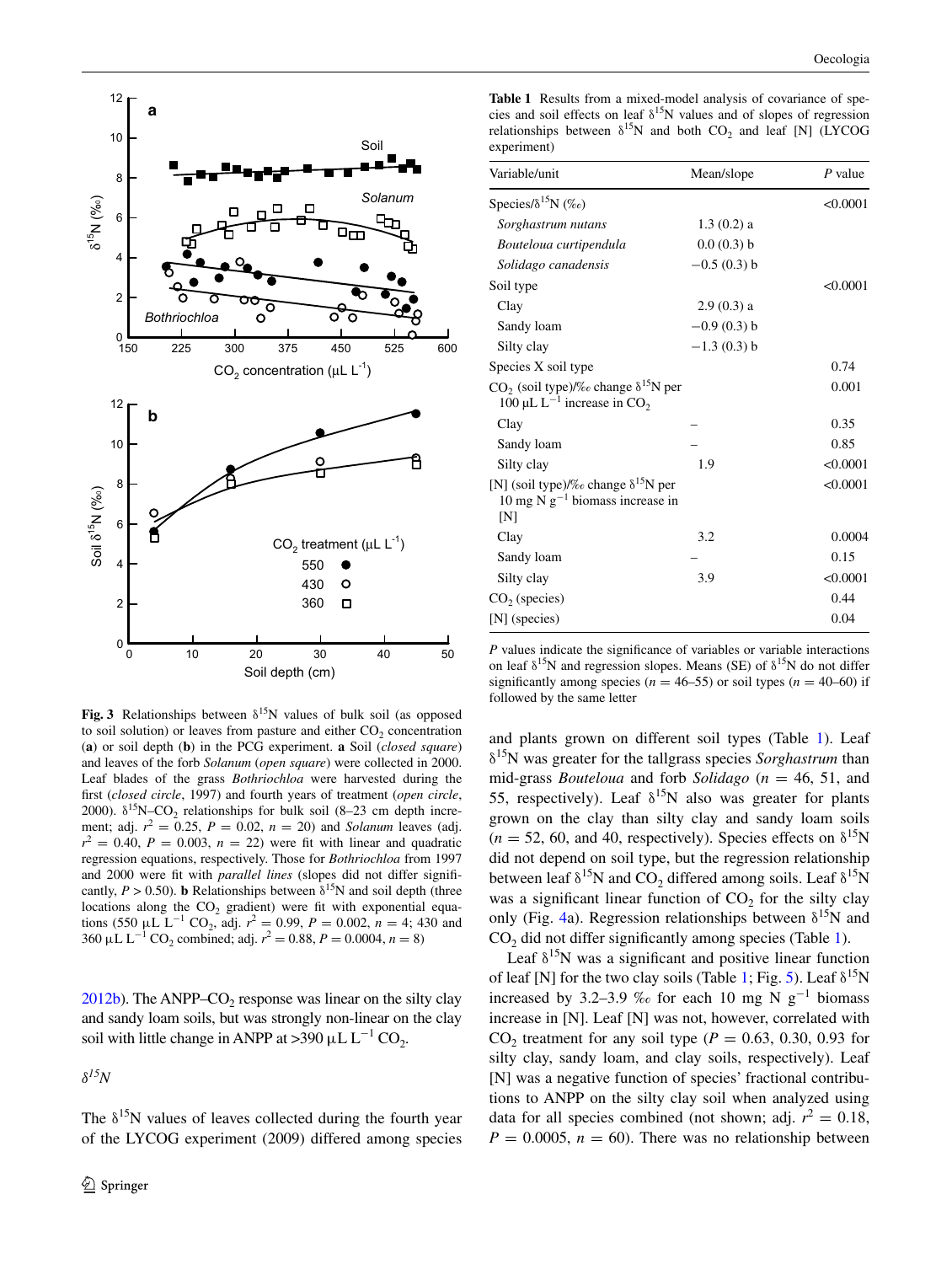



<span id="page-6-1"></span>**Fig. 5** Relationships between values of leaf  $\delta^{15}N$  and N concentration, [N], for perennial prairie species grown on each of three soil types (clay, sandy loam, silty clay) during the LYCOG experiment. Linear regressions were derived from an analysis of covariance and were significant for the two clay soils (clay,  $P = 0.0004$ ,  $n = 52$ ; silty clay,  $P < 0.0001$ ,  $n = 60$ )



<span id="page-6-0"></span>**Fig. 4** Relationships between leaf  $\delta^{15}N$  values of perennial prairie species (*Bouteloua*, *Solidago*, *Sorghastrum*) grown on a silty clay soil and CO<sub>2</sub> concentration during the LYCOG experiment. Linear regressions between **a**  $\delta^{15}$ N values of leaves and CO<sub>2</sub> treatment (year 4 of treatment;  $\delta^{15}N = -8.346 + 0.019 \times CO_2$ , adj.  $r^2 = 0.28$ ,  $P < 0.0001$ ,  $n = 60$ ), and **b** between the 2005 and 2009 change in leaf  $\delta^{15}N$  and CO<sub>2</sub> were derived from an analysis of covariance (change  $\delta^{15}N = -5.845 + 0.014 \times CO_2$ , adj.  $r^2 = 0.23$ ,  $P = 0.008$ ,  $n = 37$ )

leaf [N] and species' contributions to ANPP for the sandy loam ( $P = 0.61$ ) or clay soils ( $P = 0.50$ ). Together, CO<sub>2</sub> and leaf [N] explained 53 % of the variance in  $\delta^{15}$ N values for the silty clay soil  $\delta^{15}N = -6.027 + 0.439 \times [N]$  $+ 0.018 \times r\_CO_2$ , where  $r\_CO_2$  = variance in CO<sub>2</sub> concentration ( $\mu$ L L<sup>-1</sup>) not explained by correlation with [N] (mg N g−<sup>1</sup> biomass); *P* < 0.0001].

# *Change in δ15N*

The pre-treatment to post-treatment (2005–2009) change in leaf  $\delta^{15}N$  values generally was negative for prairie vegetation, indicating that  $\delta^{15}N$  values declined during CO<sub>2</sub> treatment as observed for the PCG experiment (Fig. [4](#page-6-0)b). Analysis of covariance indicated that the temporal change in leaf

<span id="page-6-2"></span>**Fig. 6** Structural equation model describing direct and indirect effects of  $CO<sub>2</sub>$  on the pre-treatment to post-treatment (4th year) change in leaf δ15N values (change δ15N) of prairie species (*Bouteloua*, *Solidago*, S*orghastrum*) grown on a silty clay soil during the LYCOG experiment ( $n = 37$ ). We modeled indirect effects of CO<sub>2</sub> through the pre- to post-treatment change in both ANPP ( $\Delta$  ANPP) and the *Sorghastrum* fraction of community ANPP (∆ *Sorghastrum* fraction) and a direct effect resulting from changes not linked to ANPP. The non-significant pathway is indicated by a *dashed line*. Standardized coefficients are listed beside each path

 $\delta^{15}$ N did not differ among species (*P* = 0.25) or soil types  $(P = 0.14)$ . Slopes of regression relationships between the change in leaf  $\delta^{15}$  N and both CO<sub>2</sub> and leaf [N] did not differ among species ( $P = 0.45$  and 0.36, respectively). Regressions between change in leaf  $\delta^{15}N$  and CO<sub>2</sub> did differ among soil types  $(P = 0.02)$ .

The change in  $\delta^{15}N$  was a significant linear function of CO<sub>2</sub> for the silty clay soil only (Fig. [4b](#page-6-0)). Leaf  $\delta^{15}N$  declined from 2005 to 2009 at subambient  $CO<sub>2</sub>$ , but increased slightly at >450 µL  $L^{-1}$  CO<sub>2</sub>. The positive effect of CO<sub>2</sub> on the change in  $\delta^{15}N$  was mediated entirely through an increase in ANPP in a SEM that included possible  $CO<sub>2</sub>$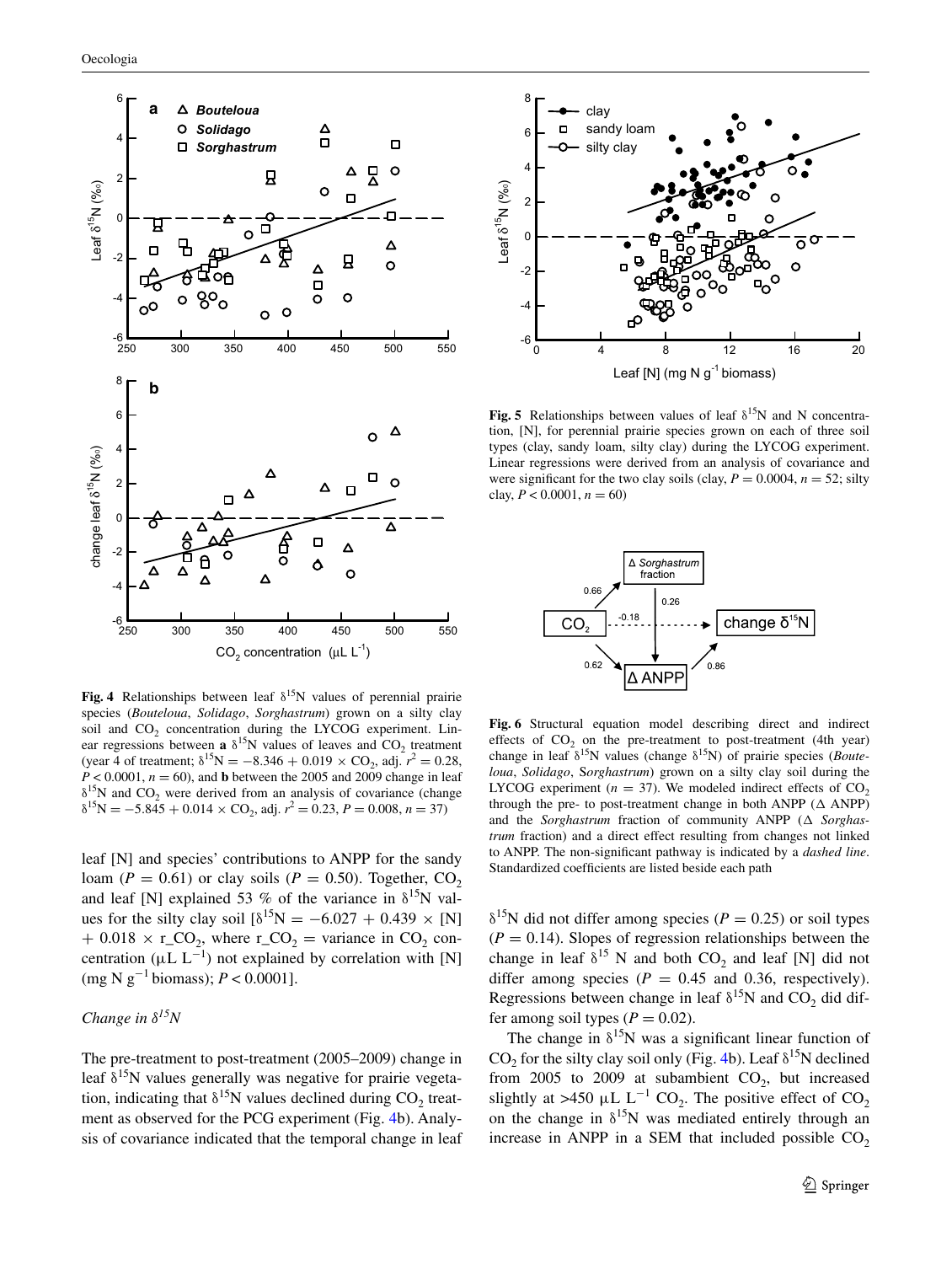effects via mechanisms not linked to ANPP (Fig. [6](#page-6-2)). The more that ANPP increased from 2005 to 2009, the more the values of  $\delta^{15}N$  increased. CO<sub>2</sub> enrichment increased ANPP both via a direct pathway and, indirectly, via community change associated with an increase in the *Sorghastrum* fraction. For the silty clay soil, community change increased  $\delta^{15}$ N by increasing ANPP. We consider this impact of community change on foliar  $\delta^{15}N$  to be non-species-specific, as it was expressed similarly among species (Fig. [4b](#page-6-0)).

Soil C fractions were strongly correlated with the 4-year change in ANPP along the  $CO<sub>2</sub>$  gradient in the silty clay soil (Fig. [7\)](#page-7-0). Pools of the readily decomposable coarse POM fraction increased, whereas pools of recalcitrant, mineral-associated C decreased linearly as community ANPP increased. High values of change in leaf  $\delta^{15}N$  were associated with reduced levels of mineral-associated C.

Would the quantity of N released during decomposition of mineral-associated SOM have been sufficient to supply N demands of the observed increase in ANPP at elevated  $CO<sub>2</sub>$ ? As estimated from regression (Fig. [7](#page-7-0)b), an increase in ANPP of 400 g biomass  $m^{-2}$  was associated with an approximately 130 g C m<sup>-2</sup> decline in the mineral-bound organic fraction in the silty clay soil (from 420 to 290 g C m<sup>-2</sup>). Assuming a C:N ratio of 13–25 with extremes in C:N reflecting the measured ratio of total organic C to organic N (13) and the C:N of microaggregate POM in the silty clay (25; Gill et al. [2006](#page-9-1)), decomposition of 130 g m<sup>-2</sup> of mineral-associated C may have released a maximum of 5–10 g N m<sup>-2</sup>. CO<sub>2</sub> did not affect the [N] in aboveground tissues of dominant grass species harvested in June 2009, but reduced the [N] of grass assemblages by 6 % (from 9.3 to 8.7 mg N  $g^{-1}$  biomass) by increasing the relative abundance of *Sorghastrum*, the grass with the lowest [N] (Polley et al. [2011](#page-10-16)). At these plant N concentrations, a maximum of 3.5–3.7 g N m<sup>-2</sup> of additional N would have been required to fully supply demands of the 400 g biomass  $m^{-2}$  increase in ANPP at elevated  $CO_2$ . This additional N requirement represents approximately 35–75 % of the N potentially released during decomposition of mineral-associated SOM at elevated  $CO<sub>2</sub>$ .

The  $\delta^{15}N$  value for newly-mineralized N can be estimated by assuming that mineralization of recalcitrant SOM fully supplied the N demands of increased ANPP. As much as 60 % of total ANPP at elevated  $CO<sub>2</sub>$  resulted from  $CO<sub>2</sub>$  stimulation of biomass production above the pre-treatment mean of 250 g biomass m<sup>-2</sup>. The 2005–2009 change in leaf  $\delta^{15}N$  was approximately  $-2$  ‰ at subam-bient CO<sub>2</sub> (Fig. [4b](#page-6-0)). Temporal change in leaf  $\delta^{15}N$  was approximately 0 ‰ in prairie species grown at 450  $\mu$ L L<sup>-1</sup>  $CO<sub>2</sub>$ .  $CO<sub>2</sub>$  stimulated ANPP by as much as 400 g biomass  $m^{-2}$ . Using a simple two-member isotope mixing model, we estimate that a change in  $\delta^{15}N$  of approximately 1.3 ‰ from pre-treatment values would be required in the



<span id="page-7-0"></span>**Fig. 7** Relationships between organic C fractions in soil (coarse POM, **a**, or mineral-associated C, **b**) and the pre-treatment to post-CO<sub>2</sub> treatment change in ANPP of prairie vegetation ( $\Delta$  ANPP) and between the pre- to post-treatment change in leaf  $\delta^{15}N$  values (change leaf  $\delta^{15}N$ ) of prairie species and C in the mineral-associated fraction (**c**). Data were derived from monoliths of the silty clay soil from along the  $CO<sub>2</sub>$  gradient in the LYCOG experiment. Data points represent mean values ( $\Delta$  ANPP, change leaf  $\delta^{15}N$ ) or results from composited samples (C fractions) from the two monoliths of silty clay soil per 5-m-long compartment along  $CO<sub>2</sub>$  chambers. Relationships were fit using linear regression (adj.  $r^2 = 0.67, 0.47, 0.25$ ; *P* = 0.0004, 0.006, 0.05 for data in **a**, **b**, and **c**, respectively; *n* = 13)

400 g m<sup>-2</sup> biomass added at elevated  $CO_2$  to effect a net change in plant  $\delta^{15}N$  of 0 ‰ as observed at 450 µL L<sup>-1</sup>  $CO<sub>2</sub>$  (Fig. [4b](#page-6-0)).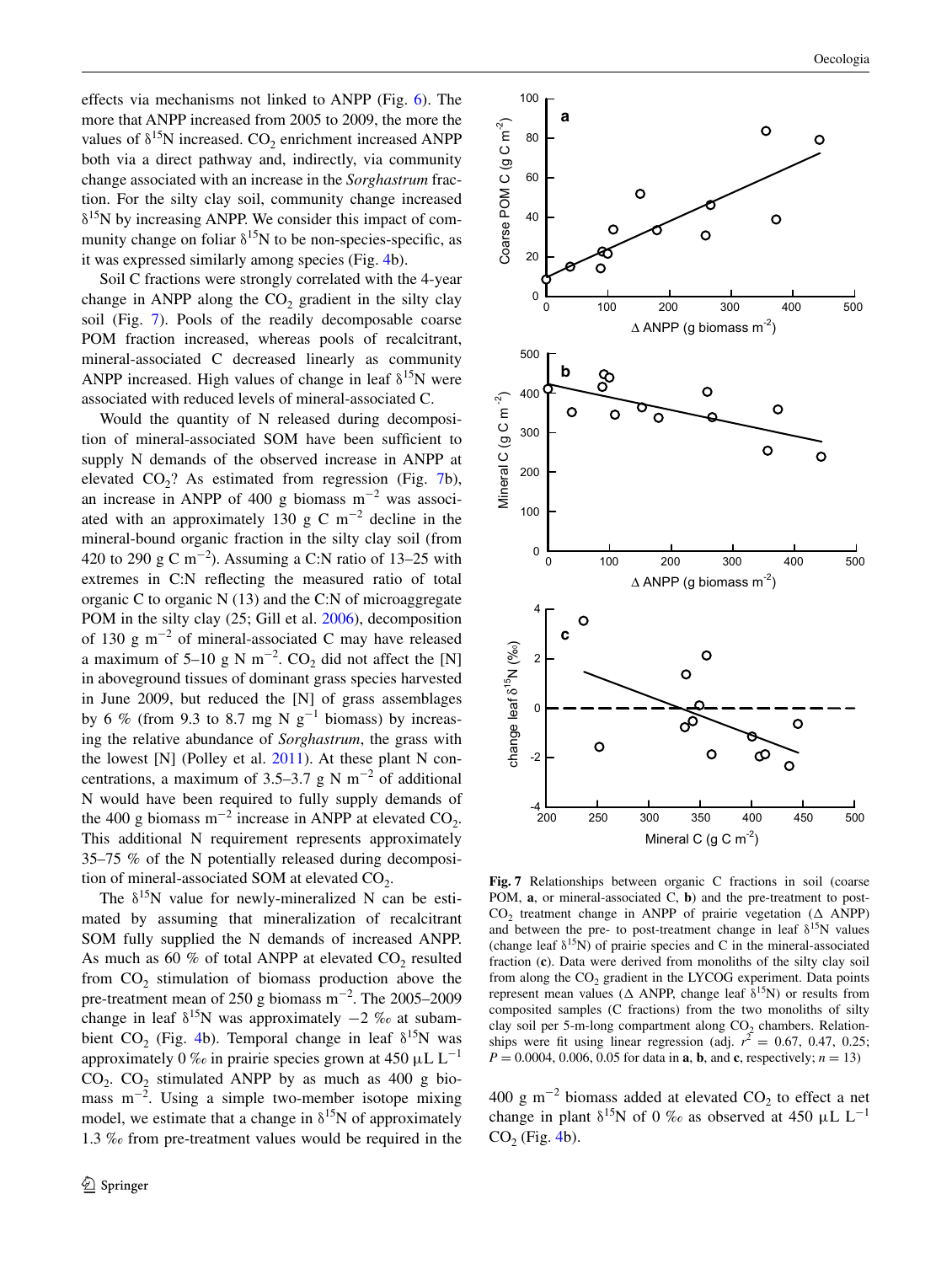#### **Discussion**

We predicted that foliar  $\delta^{15}N$  values would (1) vary as a positive function of the amount by which  $CO<sub>2</sub>$  increased community ANPP, and (2) respond similarly among species. Our predictions were only partially supported.  $CO<sub>2</sub>$  enrichment increased ANPP of both pasture (PCG experiment; Polley et al. [2003](#page-10-14)) and prairie vegetation (LYCOG experiment; Fay et al.  $2012$ ; Polley et al.  $2012b$ ), but increased leaf  $\delta^{15}N$  values to a similar extent for the three prairie species, and then only on a silty clay soil. The inconsistent response of  $\delta^{15}N$ to  $CO<sub>2</sub>$  among soils resulted partly because  $CO<sub>2</sub>$  effects on prairie ANPP and species abundances differed among soil types. The silty clay soil on which  $CO<sub>2</sub>$  increased leaf  $\delta^{15}N$ values was the least productive of the three soils on which prairie vegetation was grown, but displayed the most consistent ANPP– $CO<sub>2</sub>$  responses among years (Fay et al. [2012](#page-9-11); Polley et al. [2012b](#page-10-20)). Change in community composition, as reflected in a shift in dominance from a mid-grass to tallgrass species at elevated  $CO<sub>2</sub>$ , was the main driver of the large increase in ANPP on the silty clay. Increased ANPP, in turn, was linked with a decline in mineral-associated C in soil that may have contributed to greater plant reliance on <sup>15</sup>N-rich N derived from microbial decomposition of this recalcitrant pool of SOM. CO<sub>2</sub> enrichment did not consistently influence  $\delta^{15}$ N values of either the dominant grass or forb in the PCG experiment, but increased the relative abundance of the forb species with higher  $\delta^{15}N$  values than the dominant  $C_4$  grass. Our results highlight a role of plant species (community) change in determining  $CO<sub>2</sub>$  effects on  $\delta^{15}$ N values of grassland vegetation.

CO<sub>2</sub> altered community  $\delta^{15}N$  values by favoring some species over others, but the mechanism involved in the feedback of community change on  $\delta^{15}N$  differed between experiments.  $CO<sub>2</sub>$  effects were species-specific in the PCG experiment, as they resulted from change in the relative abundances of species that differed in  $\delta^{15}N$  values. CO<sub>2</sub> enrichment favored a perennial forb with high leaf  $\delta^{15}$ N values over the dominant grass with lower  $\delta^{15}N$ . Conversely, CO<sub>2</sub> effects on  $\delta^{15}N$  were non-species-specific in the LYCOG experiment. A shift in dominance from a mid-grass to tallgrass species enhanced the  $ANPP-CO<sub>2</sub>$ response on the silty clay soil (Fay et al. [2012;](#page-9-11) Polley et al. [2012b](#page-10-20)), thereby increasing soil pools of readily decomposable SOM, decomposition rates, and microbial biomass (Procter et al. [2014\)](#page-10-18), and apparently stimulating mineralization of older SOM. Whether responding to an accompanying change in the  $\delta^{15}N$  of plant-available N or to fractionation from other N transformations in soil or plants,  $\delta^{15}$ N values of three prairie species increased by a similar magnitude at elevated  $CO<sub>2</sub>$ .

Leaf  $\delta^{15}N$  responded to CO<sub>2</sub> in only one of two 4-year experiments and then only on a silty clay soil on which

leaf  $\delta^{15}N$  values declined at subambient CO<sub>2</sub> and increased slightly at >450  $\mu$ L L<sup>-1</sup> CO<sub>2</sub>. The CO<sub>2</sub>-caused increase in leaf  $\delta^{15}$ N on the silty clay soil could imply a lesser decline or even an increase in losses of 15N-depleted molecules to leaching or denitrification at elevated  $CO<sub>2</sub>$  (Garten et al. [2011](#page-9-4)), but this interpretation is not compatible with the large and consistently positive  $ANPP-CO<sub>2</sub>$  response on the silty clay soil (Polley et al. [2012b\)](#page-10-20) nor with the absence of  $CO<sub>2</sub>$  effects on leaf [N]. Alternatively or in addition,  $CO<sub>2</sub>$ may have increased foliar  $\delta^{15}N$  on the silty clay soil by reducing fractionation during plant uptake, assimilation, and turnover/export of N (Evans [2001](#page-9-5)). Change in plant fractionation alone seems an unlikely explanation for  $\delta^{15}N$ trends. In order to have explained results, fractionation must have responded similarly to  $CO<sub>2</sub>$  in a forb and two grasses on the silty clay, but not responded to  $CO<sub>2</sub>$  on clay and sandy loam soils. Rather, we suggest that  $CO<sub>2</sub>$  increased leaf  $\delta^{15}$ N values on the silty clay soil by favoring uptake of N that differed in isotopic signature. Uptake of N differing in isotopic signature may have occurred because  $CO<sub>2</sub>$ (1) favored N acquisition from deeper versus shallower soil layers, or (2) changed the  $\delta^{15}N$  signature of source N by increasing microbial immobilization (Billings et al. [2002](#page-9-2); Dijkstra et al. [2010\)](#page-9-8) or mineralization of recalcitrant SOM (Gill et al. [2002;](#page-9-7) Fig. [7](#page-7-0)). Soil  $\delta^{15}N$  increased with depth in the pasture that we studied, a trend observed in other ecosystems (e.g., Nadelhoffer and Fry [1988\)](#page-10-29). Microbes discriminate against the heavier  $^{15}N$  isotope (Robinson [2001](#page-10-1)). Microbial fractionation thus enriches the N in recalcitrant forms of SOM (Tiessen et al. [1984\)](#page-10-8). In the LYCOG experiment,  $CO<sub>2</sub>$  enrichment increased pools of coarse POM-C by four-fold in the two clay soils, but reduced pools of mineral-associated organic C, generally considered to be recalcitrant to decomposition, on the silty clay soil only (Procter et al., submitted). CO<sub>2</sub> thus may have increased leaf  $\delta^{15}N$ values by increasing mineralization of older, <sup>15</sup>N-enriched SOM. Such reallocation of N from soil to plants is consistent with one prediction of the PNL hypothesis (Luo et al.  $2004$ ), that  $CO<sub>2</sub>$ -caused N limitation may initially be overcome by the transfer of N from SOM with low C:N ratio to plants with higher C:N ratio (Gill et al.  $2006$ ). CO<sub>2</sub> enrichment increased  $\delta^{15}N$  values in desert plants (Billings et al. [2002](#page-9-2)) and the dominant grass of tallgrass prairie (Williams et al. [2006\)](#page-10-30). Billings et al. ([2002\)](#page-9-2) attributed greater  $\delta^{15}N$ of desert plants to greater fractionation in soil as a result of increased soil microbial activity at elevated  $CO<sub>2</sub>$ . John-son DW et al. ([2000\)](#page-10-7) attributed an increase in foliar  $\delta^{15}N$  of ponderosa pine (*Pinus ponderosa* Dougl.) to greater uptake of N derived from recalcitrant SOM at elevated  $CO<sub>2</sub>$ .

Tightening the N cycle could reduce plant  $\delta^{15}N$  by reducing fractionation during N uptake and assimilation by plants (Evans [2001\)](#page-9-5), increasing plant reliance on mycorrhizae for N uptake (Bassirirad et al. [2003](#page-9-3); Hobbie and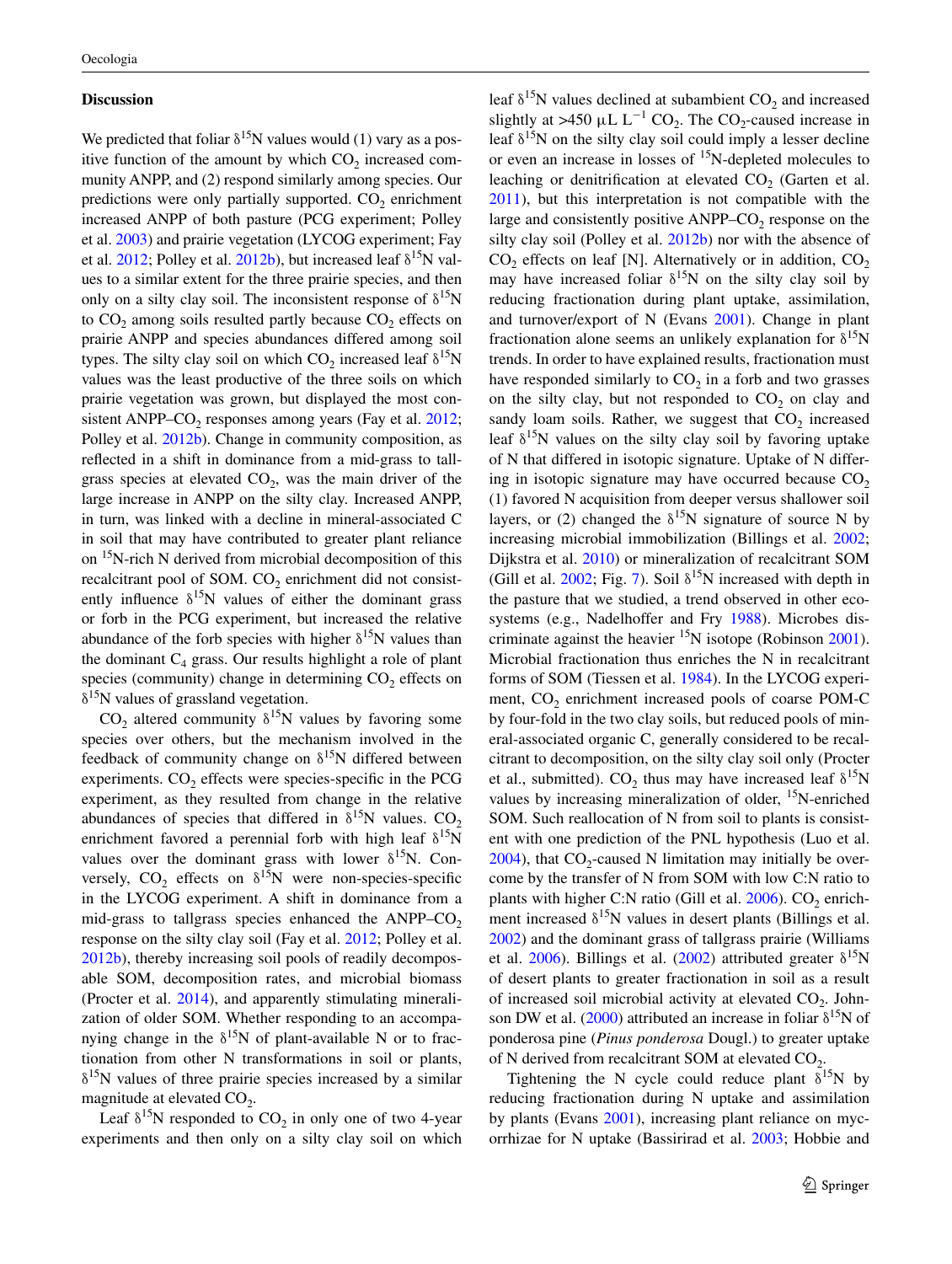Hobbie [2008\)](#page-10-9), decreasing the recycling of N through fractionating processes in the soil/plant system, or reducing losses of <sup>15</sup>N-depleted N molecules to leaching or deni-trification (Garten et al. [2011\)](#page-9-4). Indeed, foliar  $\delta^{15}N$  values declined over the 4 years of both the PCG and LYCOG experiments. This decline in  $\delta^{15}N$  is consistent with the view that fractionation resulting from ecosystem N losses, plant assimilation of N, or other processes declined, or plants exhibited increased reliance on mycorrhizal fungi during community development, regardless of  $CO<sub>2</sub>$  treatment (Evans [2001\)](#page-9-5).

On the other hand, our finding that  $CO<sub>2</sub>$  did not consistently affect plant  $\delta^{15}N$  is seemingly at variance with results from some  $CO<sub>2</sub>$  experiments (Billings et al.  $2002$ ; Bassirirad et al. [2003;](#page-9-3) Garten et al. [2011\)](#page-9-4) and studies in which  $CO<sub>2</sub>$  effects on N cycling have been inferred from decadal changes in plant  $\delta^{15}N$  values (Peñuelas and Estiarte [1997](#page-10-31); McLauchlan et al. [2010\)](#page-10-32). The absence of a consistent  $\delta^{15}N$ –CO<sub>2</sub> response could imply either that N strongly limited plant growth across experiments and soils or that N cycling and plant N assimilation were relatively insensitive to  $CO<sub>2</sub>$  despite apparent tightening of the N cycle during each 4-year experiment. Fractionation of soil N and discrimination during the assimilation of inorganic to organic N in plants are reduced when N is strongly limiting and plant demand approaches N supply rates (Robinson [2001](#page-10-1); Billings et al. [2002](#page-9-2); Kolb and Evans [2003](#page-10-33); Kalcsits et al.  $2014$ ). Losses of <sup>15</sup>N-depleted N molecules should also be minimal in strongly N-limited systems. Our data on  $CO<sub>2</sub>$  effects, however, are most consistent with the interpretation that N cycling and plant fractionation were relatively insensitive to  $CO<sub>2</sub>$  during the first 4 years of treatment. Resin-available soil N  $(NH_4^+, NO_3^-)$  decreased by only about 15 % from 280 to 480  $\mu$ L L<sup>-1</sup>CO<sub>2</sub> in the LYCOG experiment and was not correlated with ANPP on any soil type (Fay et al.  $2012$ ). Similarly,  $CO<sub>2</sub>$  did not consistently affect the [N] in aboveground tissues of dominant species from the LYCOG experiment (Polley et al. [2011\)](#page-10-16) and had inconsistent effects on the [N] of dominants from the PCG experiment (Polley et al. [2003](#page-10-14)). The changes in grassland  $\delta^{15}N$  that did occur along the CO<sub>2</sub> gradient involved changes in species relative abundances, highlighting the underappreciated role of community change in  $CO<sub>2</sub>$ –ecosystem interactions.

**Author contribution statement** All authors contributed to idea formulation, sampling design, and data collection. HWP analyzed data and wrote the manuscript; other authors provided editorial advice.

**Acknowledgments** Chris Kolodziejczyk operated CO<sub>2</sub> chambers. Field and laboratory assistance from Anne Gibson, Katherine Jones, Chris Kolodziejczyk, Alicia Naranjo, Kyle Tiner, and numerous students was invaluable. Joseph Craine and Kevin Mueller provided insightful suggestions that improved the manuscript. R.J. acknowledges support from the U.S. Department of Energy (Program in Ecosystem Research #ER64242). Mention of trade names or commercial products does not imply endorsement by the US Department of Agriculture. USDA is an equal opportunity provider and employer.

## **References**

- <span id="page-9-3"></span>Bassirirad H, Constable JVH, Lussenhop J, Kimball BA, Norby RJ, Oechel WC, Reich PB, Schlesinger WH, Zitzer S, Sehtiya HL, Silim S (2003) Widespread foliage  $\delta^{15}N$  depletion under elevated CO<sub>2</sub>: inferences for the nitrogen cycle. Glob Change Biol 9:1582–1590
- <span id="page-9-10"></span>Bechtold JC, Naiman RJ (2006) Soil texture and nitrogen mineralization potential across a riparian toposequence in a semi-arid savanna. Soil Biol Biochem 38:1325–1333
- <span id="page-9-2"></span>Billings SA, Schaeffer SM, Zitzer S, Charlet T, Smith SD, Evans RD (2002) Alterations of nitrogen dynamics under elevated carbon dioxide in an intact Mojave Desert ecosystem: evidence from nitrogen-15 natural abundance. Oecologia 131:463–467
- <span id="page-9-13"></span>Cambardella C, Elliott E (1992) Particulate soil organic-matter changes across a grassland cultivation sequence. Soil Sci Soc Am J 56:777–783
- <span id="page-9-6"></span>Craine JM, Elmore AJ, Aidar MPM, Bustamante M, Dawson TE, Hobbie EA, Kahmen A, Mack MC, McLauchlan KK, Michelsen A, Nardoto GB, Pardo LH, Peñuelas J, Reich PB, Schuur EAG, Stock WD, Templer PH, Virginia RA, Welker JM, Wright IJ (2009) Global patterns of foliar nitrogen isotopes and their relationships with climate, mycorrhizal fungi, foliar nutrient concentrations, and nitrogen availability. New Phytol 183:980–992
- <span id="page-9-0"></span>De Graaff MA, van Groenigen KJ, Six J, Hungate B, van Kessel C (2006) Interactions between plant growth and soil nutrient cycling under elevated  $CO<sub>2</sub>$ : a meta-analysis. Glob Change Biol 12:2077–2091
- <span id="page-9-8"></span>Dijkstra FA, Blumenthal D, Morgan JA, Pendall E, Carrillo Y, Follett RF (2010) Contrasting effects of elevated  $CO<sub>2</sub>$  and warming on nitrogen cycling in a semiarid grassland. New Phytol 187:426–437
- <span id="page-9-5"></span>Evans RD (2001) Physiological mechanisms influencing plant nitrogen isotope composition. Trends Plant Sci 6:121–126
- <span id="page-9-9"></span>Fay PA, Kelley AM, Procter AC, Jin VL, Jackson RB, Johnson HB, Polley HW (2009) Primary productivity and water balance of grassland vegetation on three soils in a continuous  $CO<sub>2</sub>$  gradient: initial results from the Lysimeter  $CO<sub>2</sub>$  Gradient Experiment. Ecosystems 12:699–714
- <span id="page-9-11"></span>Fay PA, Jin VL, Way DA, Potter KN, Gill RA, Jackson RB, Polley HW (2012) Soil-mediated effects of subambient to increased carbon dioxide on grassland productivity. Nat Clim Change 2:742–746
- <span id="page-9-4"></span>Garten CT Jr, Iversen CM, Norby RJ (2011) Litterfall <sup>15</sup>N abundance indicates declining soil nitrogen availability in a free-air  $CO<sub>2</sub>$ enrichment experiment. Ecology 92:133–139
- <span id="page-9-12"></span>Gill RA (2007) Influence of 90 years of protection from grazing on plant and soil processes in the subalpine of the Wasatch Plateau, USA. Rangeland Ecol Manag 60:88–98
- <span id="page-9-7"></span>Gill RA, Polley HW, Johnson HB, Anderson LJ, Maherali H, Jackson RB (2002) Nonlinear grassland responses to past and future atmospheric CO<sub>2</sub>. Nature 417:279-282
- <span id="page-9-1"></span>Gill RA, Anderson LJ, Polley HW, Johnson HB, Jackson RB (2006) Potential nitrogen constraints on soil carbon sequestration under low and elevated atmospheric CO<sub>2</sub>. Ecology 87:41-52